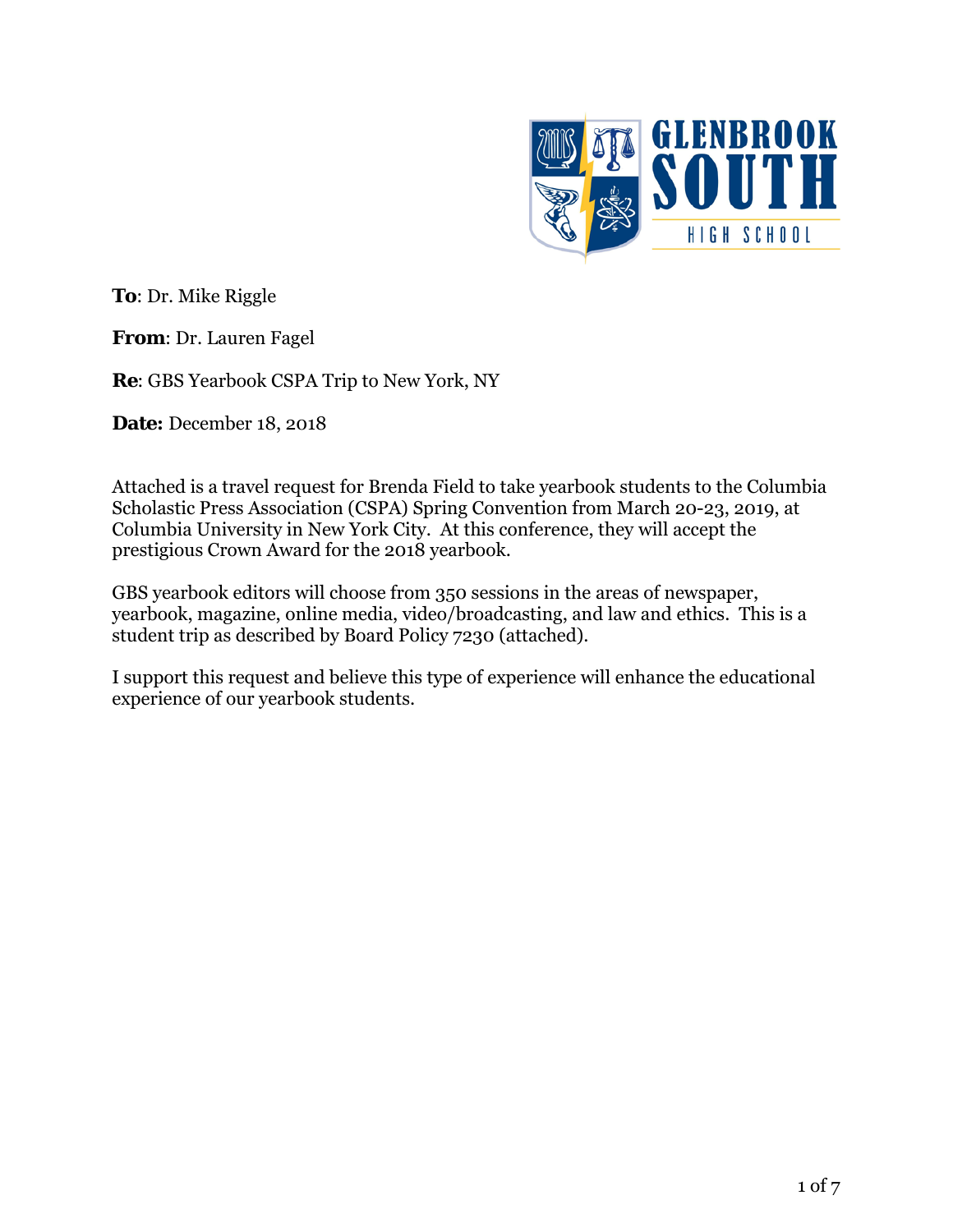

## **Field Trip Request for Overnight Trips**

Revised: December 2017

# **Trip Description**

| Type of Field Trip:                                                                               | Instructional<br>$\vee$ Student Activity / Co-Curricular                                                                                     |  |  |  |  |  |  |
|---------------------------------------------------------------------------------------------------|----------------------------------------------------------------------------------------------------------------------------------------------|--|--|--|--|--|--|
| School:                                                                                           | $\triangleright$ Glenbrook South<br>Glenbrook North<br>Other:                                                                                |  |  |  |  |  |  |
| Sponsor(s):                                                                                       | Extension:<br><b>Brenda Field</b><br>4509                                                                                                    |  |  |  |  |  |  |
| Activity / Class Name:<br>Etruscan yearbook                                                       |                                                                                                                                              |  |  |  |  |  |  |
| Description:                                                                                      | Columbia Scholastic Press Association Spring Convention: attend sessions and accept Crown award                                              |  |  |  |  |  |  |
|                                                                                                   | for 2018 yearbook. @ Columbia University (New York, NY)                                                                                      |  |  |  |  |  |  |
| Date(s) of Trip:                                                                                  | March 20-23, 2019                                                                                                                            |  |  |  |  |  |  |
| Number of<br>Chaperones:                                                                          | Number of<br>$\overline{2}$<br>23<br>Students:                                                                                               |  |  |  |  |  |  |
| Names of<br>Chaperones:                                                                           | Brenda Field, Josh Koo                                                                                                                       |  |  |  |  |  |  |
|                                                                                                   |                                                                                                                                              |  |  |  |  |  |  |
| <b>Transportation Information</b>                                                                 |                                                                                                                                              |  |  |  |  |  |  |
| Departing from:                                                                                   | AM<br><b>GBS</b><br>at: TBD<br>March 20, 2019<br>date:<br>☑<br>PM                                                                            |  |  |  |  |  |  |
| Traveling to<br>(complete address):                                                               | O'Hare International Airport (to NYC)                                                                                                        |  |  |  |  |  |  |
| Returning from<br>(complete address):                                                             | AM<br>date:<br>at: TBD<br>O'Hare International Airport<br>March 23, 2019<br>$\blacktriangledown$<br>PM                                       |  |  |  |  |  |  |
| Returning to:                                                                                     | AM<br><b>GBS</b><br>March 23, 2019<br>at: TBD<br>date:<br>$\blacktriangledown$<br>PM                                                         |  |  |  |  |  |  |
| Students released from class<br>All Day March 20-22<br>(indicate time or blocks):                 |                                                                                                                                              |  |  |  |  |  |  |
| Permission Slip Needed?                                                                           | Yes<br>$\frac{V}{\Box}$ Yes<br>Yes<br><b>Waiver Slip Needed?</b><br>Should the bus remain with the trip?<br>No<br>$\blacktriangledown$<br>No |  |  |  |  |  |  |
| Car(s):                                                                                           | $D225$ Van(s):<br>Other:<br>$Bus(es)$ :                                                                                                      |  |  |  |  |  |  |
| <b>Financial Information</b>                                                                      |                                                                                                                                              |  |  |  |  |  |  |
| $\sqrt{\phantom{a}}$ Yes<br>$\log$<br>Does this trip require money to be collected from students? |                                                                                                                                              |  |  |  |  |  |  |
| Begin Collection on:                                                                              | Dec. 14, 2018<br>Feb. 22, 2019<br>End Collection on:                                                                                         |  |  |  |  |  |  |
|                                                                                                   | <b>Cost Per Student</b>                                                                                                                      |  |  |  |  |  |  |
| Cost per Student*:                                                                                | \$<br>450                                                                                                                                    |  |  |  |  |  |  |
| * See attached cost allocation worksheet for additional expense detail.                           |                                                                                                                                              |  |  |  |  |  |  |
| <b>Accounting Details</b>                                                                         |                                                                                                                                              |  |  |  |  |  |  |
| Account Number:                                                                                   | <b>Instructional / Course Field Trip</b><br><b>Student Activity / Co-Curricular Field Trip</b>                                               |  |  |  |  |  |  |
|                                                                                                   | GBN: 10L200 4850 0000 00 000000<br>830380<br>V                                                                                               |  |  |  |  |  |  |
|                                                                                                   | GBS:<br>10L300 4850 0000 00 000000<br>Please write account number above.                                                                     |  |  |  |  |  |  |
| For Business Services Department Use                                                              |                                                                                                                                              |  |  |  |  |  |  |
| <b>Bank Cash Account:</b>                                                                         | <b>Cash Receipts</b><br>Agency Fund                                                                                                          |  |  |  |  |  |  |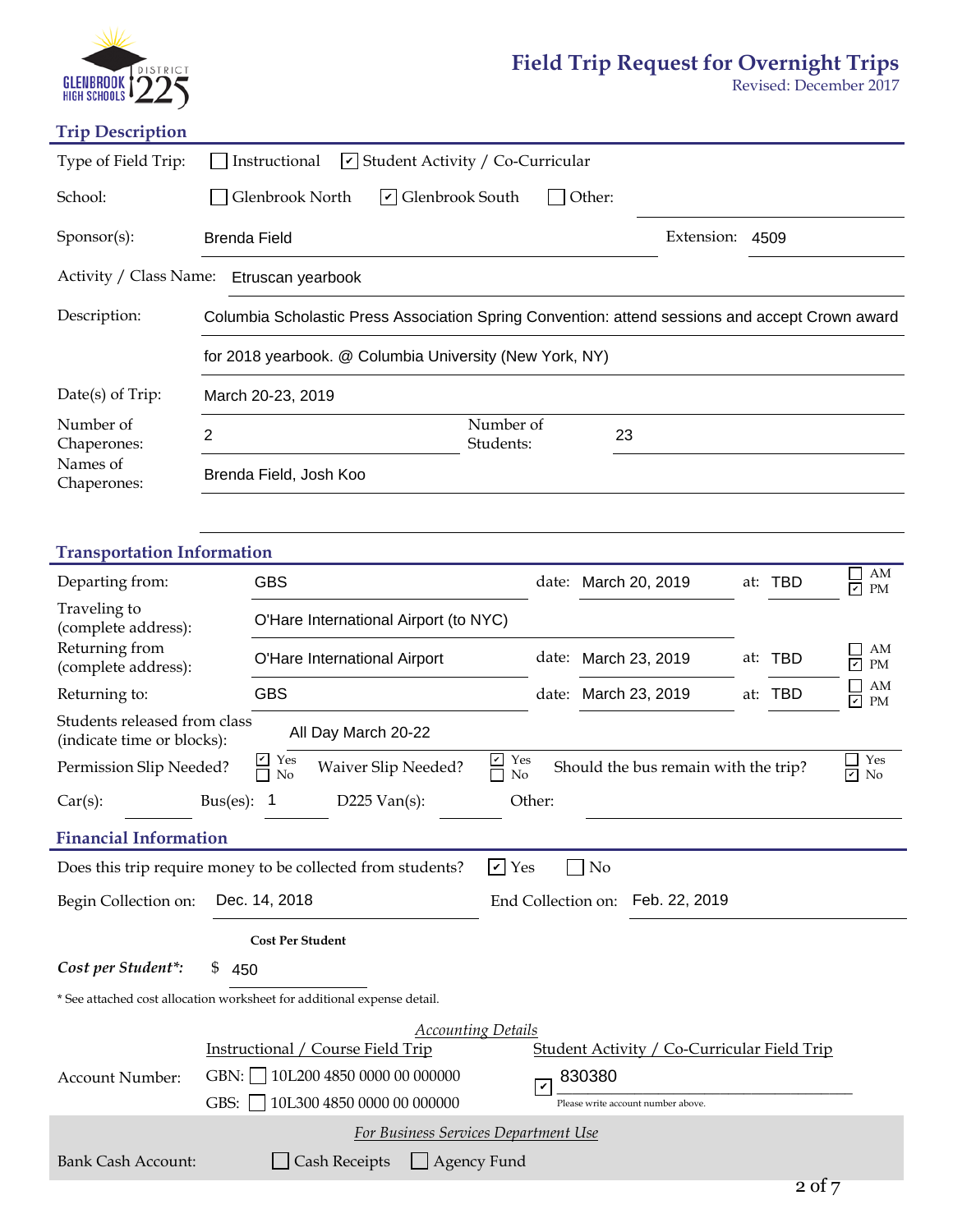| Approval                                                                                                                                                                                                                                                                                                                                                                                                             |                                                                                                                                                                  |       |                         |  |  |  |  |  |  |
|----------------------------------------------------------------------------------------------------------------------------------------------------------------------------------------------------------------------------------------------------------------------------------------------------------------------------------------------------------------------------------------------------------------------|------------------------------------------------------------------------------------------------------------------------------------------------------------------|-------|-------------------------|--|--|--|--|--|--|
| Requestor:                                                                                                                                                                                                                                                                                                                                                                                                           | <b>Brenda Field</b>                                                                                                                                              |       | Date: November 29, 2018 |  |  |  |  |  |  |
| <b>Instructional Supervisor</b><br>or Assistant Principal*:                                                                                                                                                                                                                                                                                                                                                          | Josh Koo                                                                                                                                                         | Date: | 12/1/18                 |  |  |  |  |  |  |
| Associate Principal:                                                                                                                                                                                                                                                                                                                                                                                                 |                                                                                                                                                                  | Date: |                         |  |  |  |  |  |  |
|                                                                                                                                                                                                                                                                                                                                                                                                                      | * Instructional field trips require the signature of an Instructional Supervisor; Student Activity field trips require the signature of the Assistant Principal. |       |                         |  |  |  |  |  |  |
| <b>Superintendent and Board of Education Approval *</b>                                                                                                                                                                                                                                                                                                                                                              |                                                                                                                                                                  |       |                         |  |  |  |  |  |  |
| Principal:                                                                                                                                                                                                                                                                                                                                                                                                           | Lauren Fagel                                                                                                                                                     | Date: | 12/18/18                |  |  |  |  |  |  |
| Superintendent:                                                                                                                                                                                                                                                                                                                                                                                                      |                                                                                                                                                                  | Date: |                         |  |  |  |  |  |  |
| Board of Education:                                                                                                                                                                                                                                                                                                                                                                                                  |                                                                                                                                                                  | Date: |                         |  |  |  |  |  |  |
| * Board Policies 7050 (Educational Travel Experiences) and 7230 (Student Trips) require the recommendation of the Principal and approval of the<br>Superintendent for all overnight student trips. Approval of the Board of Education is required for all student trips conducted outside of the State of<br>Illinois or adjacent states, as well as educational tours requiring one day or more of student absence. |                                                                                                                                                                  |       |                         |  |  |  |  |  |  |
| For School Office Use                                                                                                                                                                                                                                                                                                                                                                                                |                                                                                                                                                                  |       |                         |  |  |  |  |  |  |
| Date Request Received:                                                                                                                                                                                                                                                                                                                                                                                               |                                                                                                                                                                  |       |                         |  |  |  |  |  |  |
| Date Trip Approved:                                                                                                                                                                                                                                                                                                                                                                                                  |                                                                                                                                                                  |       |                         |  |  |  |  |  |  |
| Date Bus Ordered:                                                                                                                                                                                                                                                                                                                                                                                                    |                                                                                                                                                                  |       |                         |  |  |  |  |  |  |
| Date D225 Van Reserved:                                                                                                                                                                                                                                                                                                                                                                                              |                                                                                                                                                                  |       |                         |  |  |  |  |  |  |
| Cost of Transportation:                                                                                                                                                                                                                                                                                                                                                                                              |                                                                                                                                                                  |       |                         |  |  |  |  |  |  |
| <b>Request Sent to Business</b><br>Services Department:                                                                                                                                                                                                                                                                                                                                                              | GBN: gbnfeesetup@glenbrook225.org<br>gbsfeesetup@glenbrook225.org<br>$GBS:$                                                                                      | Date: |                         |  |  |  |  |  |  |
| For Business Services Department Use                                                                                                                                                                                                                                                                                                                                                                                 |                                                                                                                                                                  |       |                         |  |  |  |  |  |  |
| PowerSchool<br>Master Fee Roster<br>$\Box$ e~Funds for Schools<br>Fee Setup Activities:                                                                                                                                                                                                                                                                                                                              |                                                                                                                                                                  |       |                         |  |  |  |  |  |  |
| Notice to Bookstore<br>Notice to Faculty Sponsor and Department Assistant                                                                                                                                                                                                                                                                                                                                            |                                                                                                                                                                  |       |                         |  |  |  |  |  |  |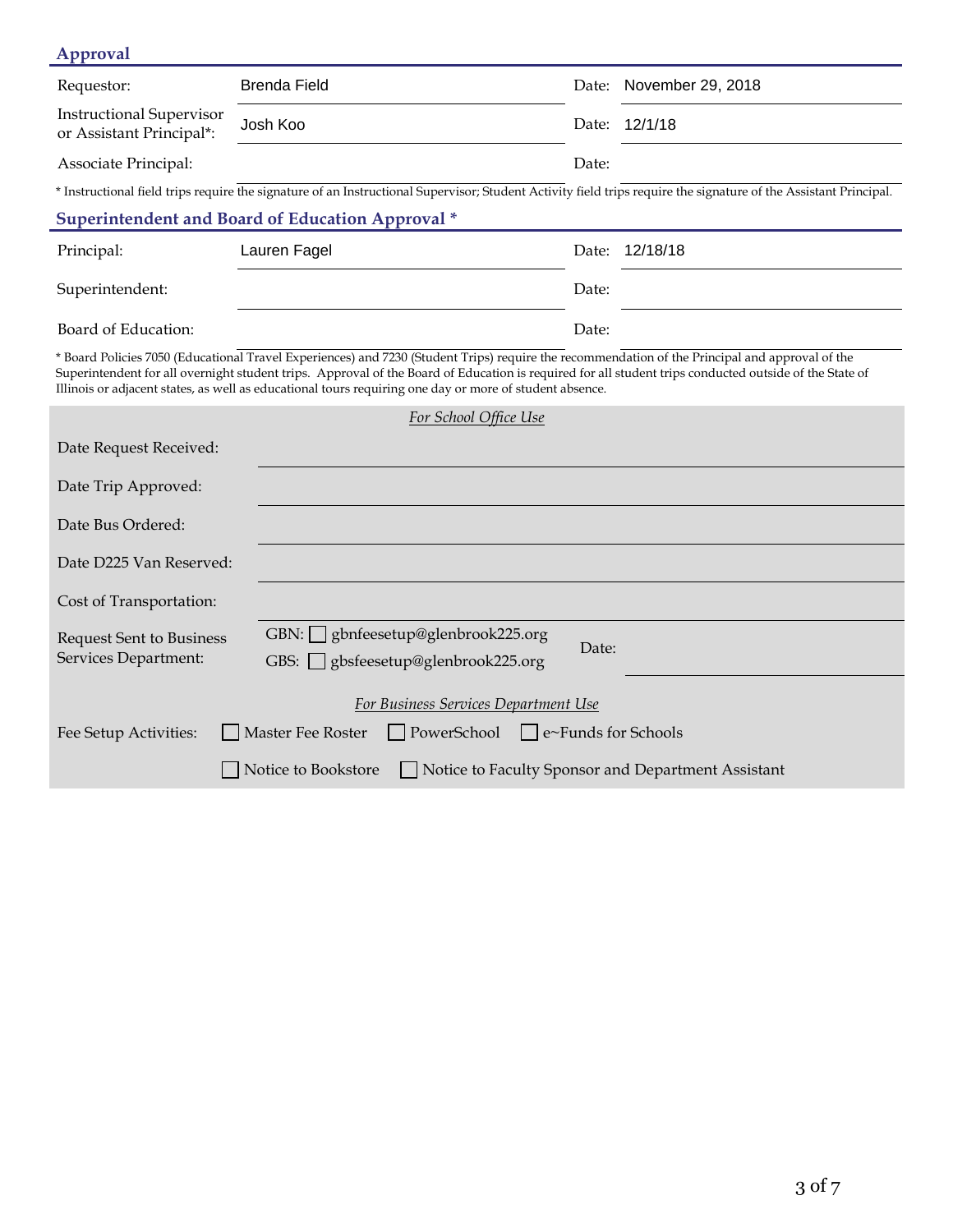

#### **Trip Information**

Trip Description:

Yearbook Trip to the Columbia Scholastic Press Association Convention (New York City)

#### **Staff Expenses**

j,

| Number of Staff:              |    | $\overline{2}$ |                            |                             |                               |  |                                                       |
|-------------------------------|----|----------------|----------------------------|-----------------------------|-------------------------------|--|-------------------------------------------------------|
| Per Staff Member              |    |                |                            | <b>Total Staff Expenses</b> |                               |  | Meal Per Diem Maximum Reimbursement Rates             |
| Meals:                        |    | \$0.00         | Meals:                     |                             | \$0.00                        |  | Breakfast \$ 4.00                                     |
| Transportation:               |    |                | Transportation:            |                             |                               |  | Lunch \$ 8.00                                         |
| Air                           |    | \$172.73       | Air                        |                             | \$345.46                      |  | Dinner \$20.00                                        |
| Bus / Car                     |    | \$32.00        | Bus / Car                  |                             | \$64.00                       |  | Per Day \$ 32.00                                      |
| Lodging:                      |    | \$1123.00      | Lodging:                   |                             | \$2246.00                     |  |                                                       |
| <b>Total Cost:</b>            | \$ | 1327.73        | <b>Total Cost:</b>         |                             | \$2655.46                     |  |                                                       |
| <b>Student Expenses</b>       |    |                |                            |                             |                               |  |                                                       |
| Number of Students:           |    | 23             |                            |                             |                               |  |                                                       |
|                               |    |                |                            |                             |                               |  |                                                       |
| Per Student                   |    |                |                            |                             | <b>Total Student Expenses</b> |  |                                                       |
| Meals:                        |    | \$0.00         | Meals:                     |                             | \$0.00                        |  |                                                       |
| Transportation:               |    |                | Transportation:            |                             |                               |  |                                                       |
| Air                           |    | \$172.73       | Air                        |                             | \$3972.79                     |  |                                                       |
| Bus / Car                     | \$ | 32.00          | Bus / Car                  |                             | \$736.00                      |  |                                                       |
| Lodging:                      | S. | 292.95         | Lodging:                   |                             | \$6737.85                     |  |                                                       |
| <b>Total Cost:</b>            |    | 497.68         | <b>Total Cost:</b>         |                             | \$11446.64                    |  |                                                       |
| <b>Other Expenses</b>         |    |                |                            |                             |                               |  |                                                       |
| Registration:                 |    | \$ 3475.00     |                            |                             |                               |  |                                                       |
| Judging:                      | \$ | 0.00           |                            |                             |                               |  |                                                       |
| Officiating:                  | \$ | 0.00           |                            |                             |                               |  |                                                       |
| <b>Total Cost:</b>            |    | 3475.00        |                            |                             |                               |  |                                                       |
| <b>Total Trip Expenses</b>    |    |                |                            |                             |                               |  |                                                       |
| <b>Staff Expenses:</b>        | \$ | 2655.46        |                            |                             |                               |  |                                                       |
| <b>Student Expenses:</b>      | \$ | 11446.64       |                            |                             |                               |  |                                                       |
| Other Expenses                |    | 3475.00        |                            |                             |                               |  |                                                       |
| <b>Total Cost:</b>            | \$ | 17577.10       |                            |                             |                               |  |                                                       |
| <b>Payment Responsibility</b> |    |                |                            |                             |                               |  |                                                       |
| Paid by Students:             |    | \$10350.00     | Per Student Cost: \$450.00 |                             |                               |  | Description of Expenses Paid by Students              |
| Paid by District:             |    | \$7227.10      |                            |                             |                               |  | \$5000 from Acct #: 830380<br>\$7227.10 from ESEC3330 |
|                               |    |                |                            |                             |                               |  |                                                       |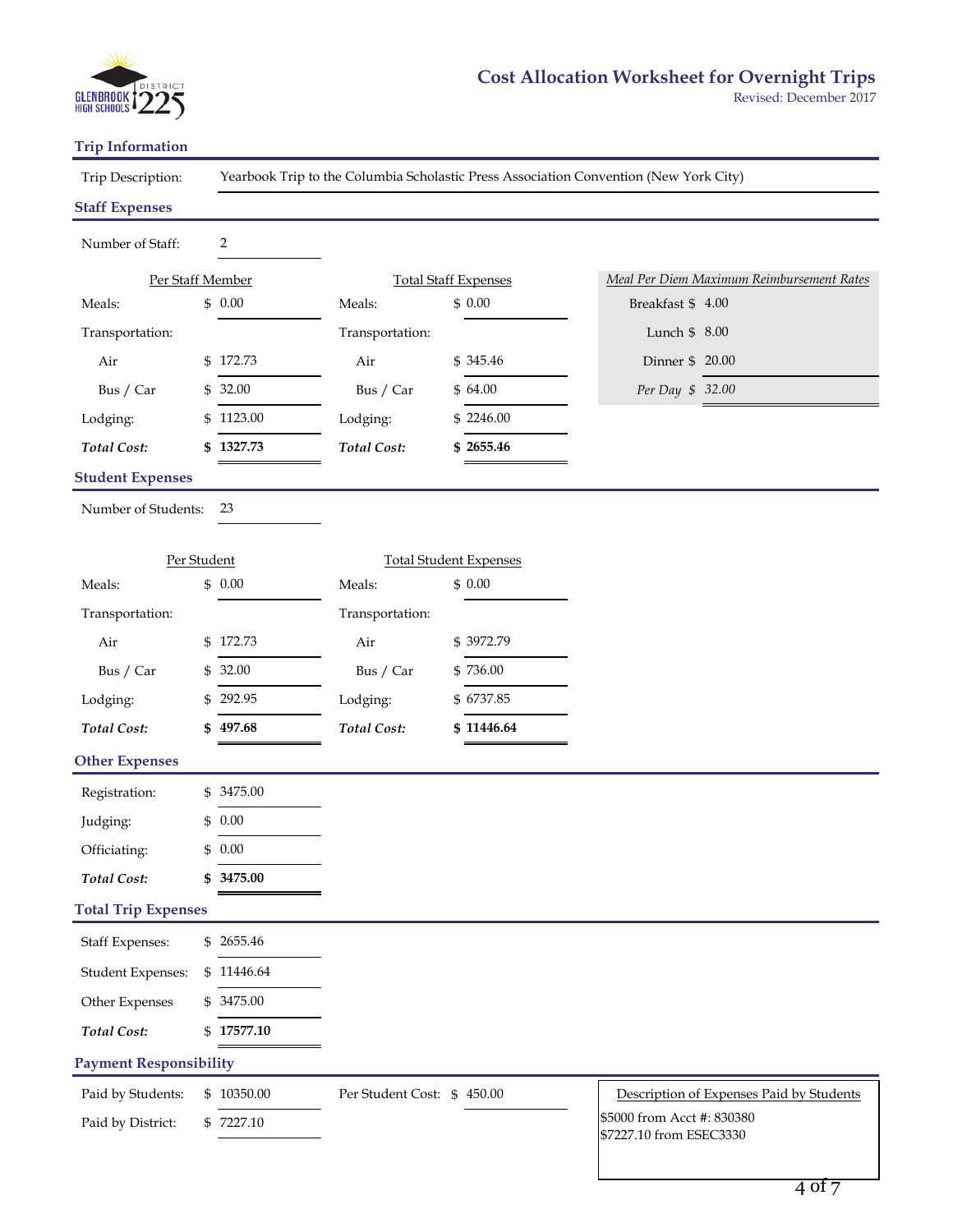### **Glenbrook High School District #225**

### **BOARD POLICY: STUDENT TRIPS** 7230

Page 1 of 3 pages

#### Section A - Introduction

The Board of Education believes that structured learning should not be limited to the classroom. Valuable experiences for Glenbrook students exist within and outside the boundaries of District #225. The Board also realizes that additional responsibilities arise whenever students are taken from the school premises. Staff, parents, and students should be aware of these responsibilities and the necessity for reasonable administrative procedures. The physical welfare of our students and staff must always be paramount in our considerations. It shall be the policy of this Board of Education to maintain insurance for the liability of the district, its board members, its employees, and authorized volunteers as a result of student injury, property loss and general liability coverage on student trips. It shall also be the Board's policy to encourage the maintenance of adequate personal automobile liability and medical insurance by our staff members.

#### Section B - Definition of Student Trips

A student trip shall be considered to be a school-sponsored activity away from the school premises usually falling within two major areas.

1. Instructional Field Trips and Extended Classroom:

Instructional field trips provide experiences out of the classroom that are normally carried on during regular class hours and are related to the planned curriculum. In some instances pre- and post-school hours may be utilized.

- a. A field trip implements and/or augments group classroom instruction. Transportation for field trips is restricted by The School Code to Illinois or adjacent states.
- b. An "extended classroom" allows individual students to pursue their studies in various work-related, volunteer, or observation activities outside the classroom.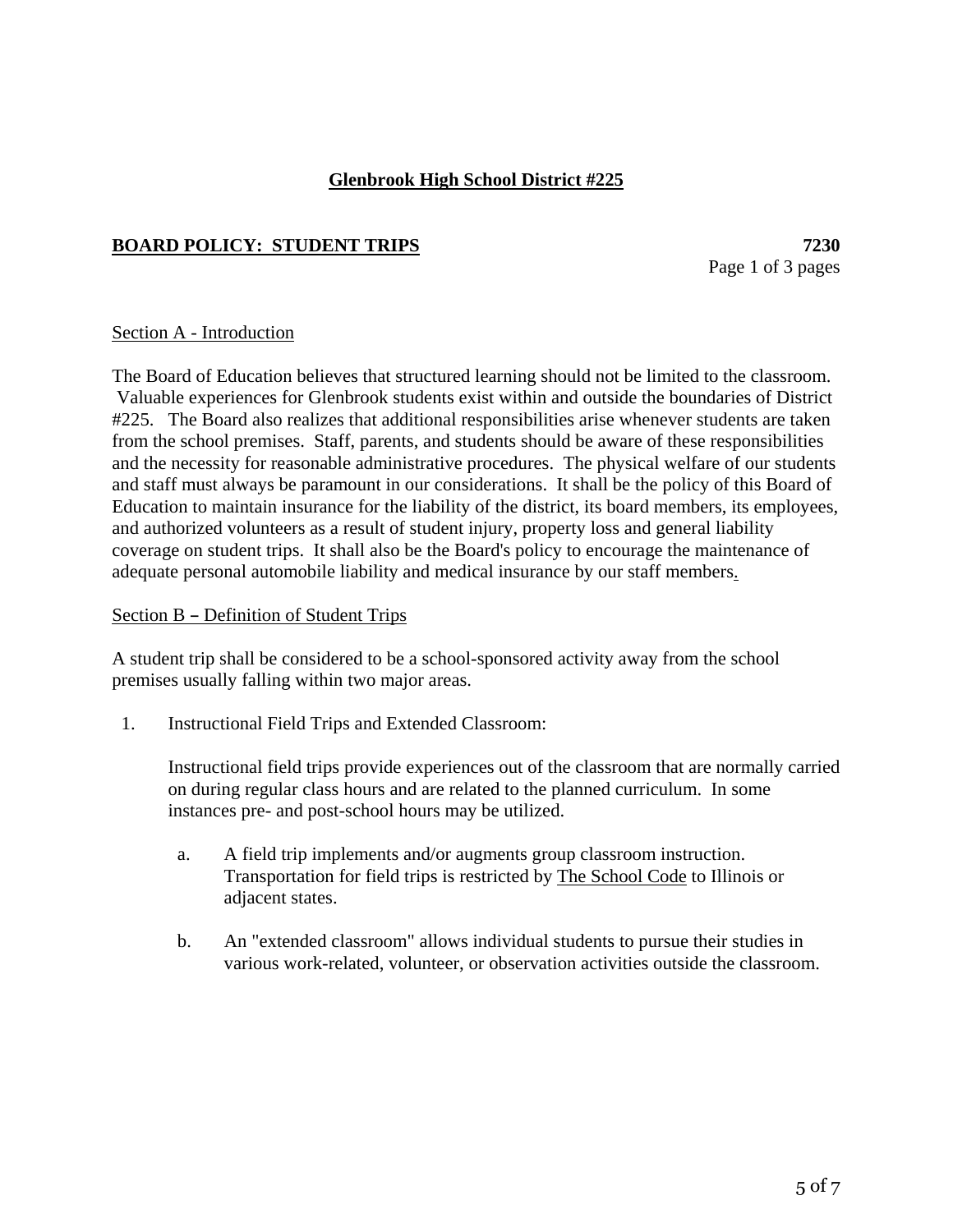## **BOARD POLICY: STUDENT TRIPS** 7230

2. Student Activity Trips:

Student activity trips are connected with regularly sponsored in school or post-school programs and may include but not be limited to the following:

- a. An activity trip as part of an extracurricular activity
- b**.** A contest (or practice for a contest) between students representing Glenbrook and another secondary school, or between participants in intramural sports (contestants, cheerleaders, marching band, etc.)
- c A performance or exhibition displaying special talent by an individual or group of students (e.g., band, chorus, etc.)
- d. A convention or workshop in which an individual or group of students representing Glenbrook participate (e.g., student council convention or workshop)

#### Section C - General Parameters

- 1. All student trips must be approved by and will be subject to the procedures set forth by the school principal or the designated representative.
- 2. Recommendation of the principal and approval of the superintendent shall be required for all overnight student trips. Recommendation of the principal and the superintendent and approval of the Board shall be required for all student trips conducted outside the State of Illinois or adjacent states.
- 3. Funding for student trips shall be in accordance with the guidelines adopted by the Board.
- 4. No student shall be penalized for non-participation in a class field trip. No student shall be penalized for participation in a class field trip or student activity trip.
- 5. Reasonable administrative care should be taken to ensure safety and orderly behavior on all student trips. Staff members shall accompany all field trips except "extended classroom" trips.
- 6. All Board and school policies, procedures and regulations regarding student conduct apply for students on student trips.